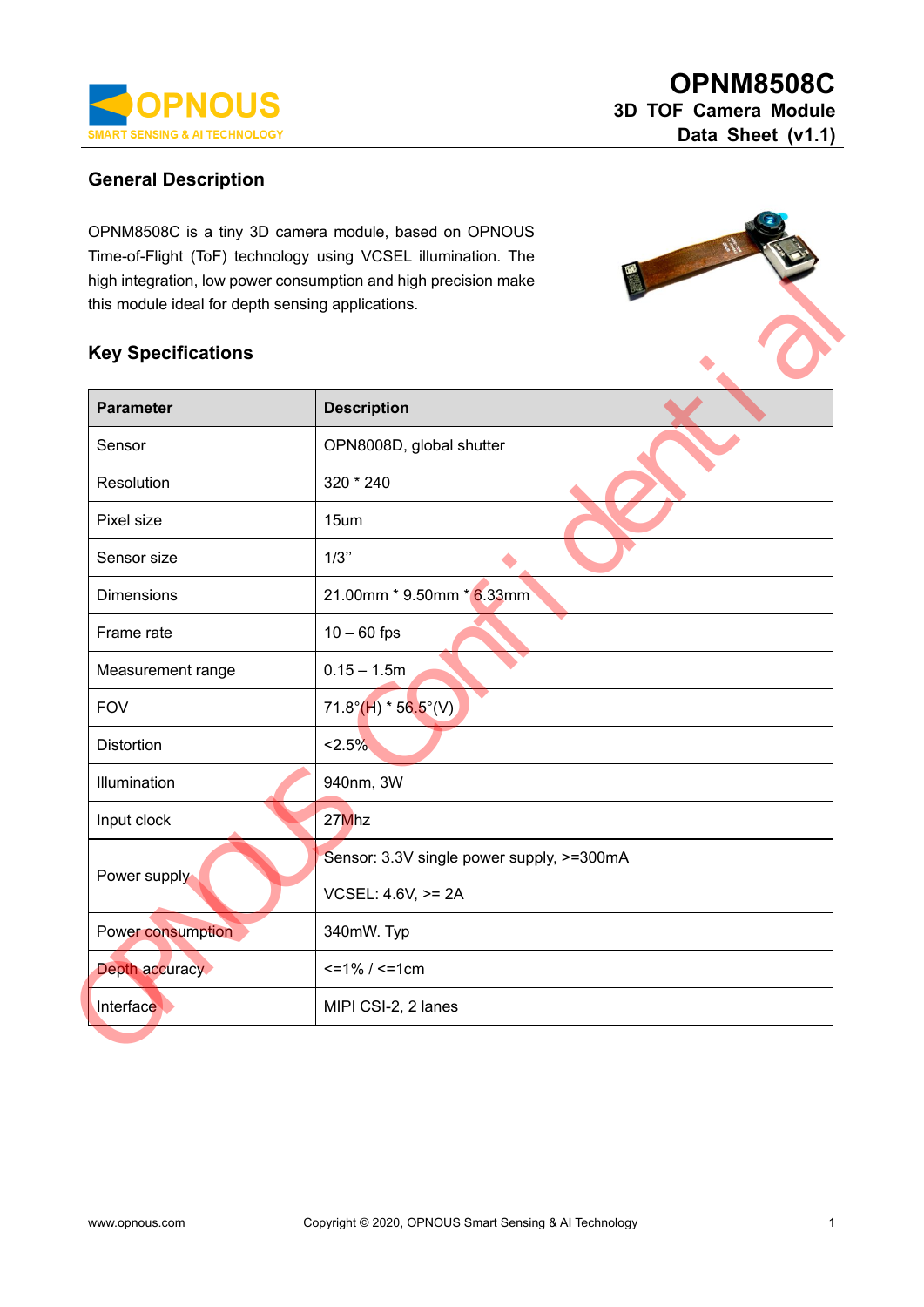

## **Typical Applications**

- $\checkmark$  Face recognition and face motion tracking
- $\checkmark$  3D reconstruction
- $\times$  AR/VR
- $\checkmark$  Hand and finger tracking for gesture control and interaction with virtual objects
- $\checkmark$  visual support for robot grippers
- $\checkmark$  Localization, tracking and identification of individuals (humans, animals)
- $\checkmark$  People counting and motion analysis

### **Module Dimensions**



Part Number of module connector is AXE630124.

 $\checkmark$  Mating connector is AXE530127.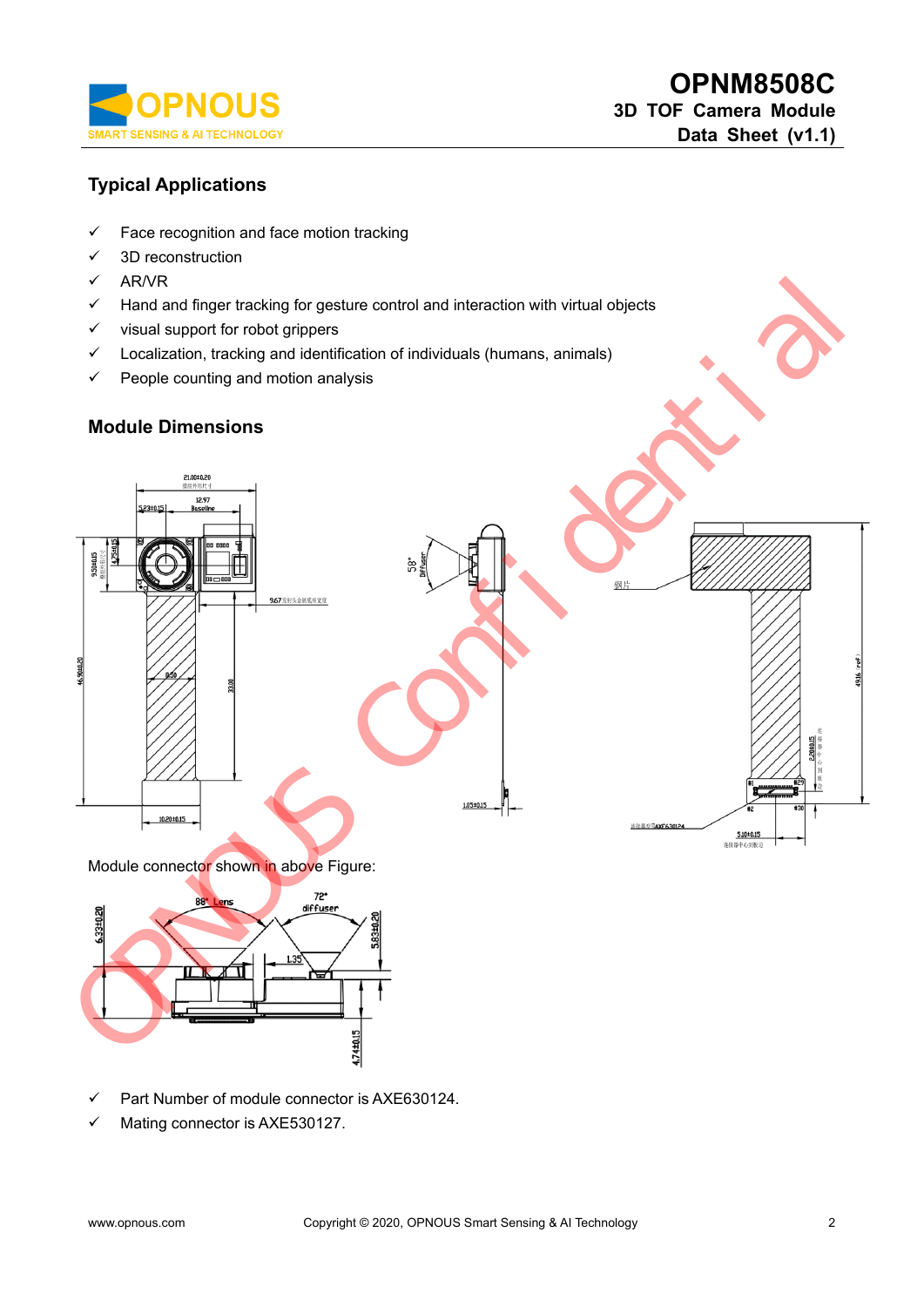

# **Pin Definitions**

| Pin No.                 | <b>Name</b>        | <b>Description</b>                             |
|-------------------------|--------------------|------------------------------------------------|
| 1                       | AVDD_3V3           | 3.3V Power Supply                              |
| $\overline{2}$          | VCSEL_4V6          | <b>VCSEL Supply</b>                            |
| $\mathbf{3}$            | AVDD_3V3           | 3.3V Power Supply                              |
| $\overline{\mathbf{4}}$ | VCSEL_4V6          | <b>VCSEL Supply</b>                            |
| 5                       | <b>DV33</b>        | 3.3V Power Supply                              |
| $6\phantom{1}$          | VCSEL_4V6          | <b>VCSEL Supply</b>                            |
| $\overline{7}$          | SLV_LSB            | <b>Address Select</b>                          |
| 8                       | <b>GND</b>         | Ground                                         |
| $\boldsymbol{9}$        | <b>GND</b>         | Ground                                         |
| 10                      | SPI_MOSI           | SPI Data In                                    |
| 11                      | <b>MCLK</b>        | Reference Clock, 27MHz                         |
| 12                      | SPI_MISO           | <b>SPI</b> Data Out                            |
| 13                      | <b>GND</b>         | Ground                                         |
| 14                      | SPI_SCLK           | <b>SPI Clock</b>                               |
| 15                      | CSI_D0_P           | CSI-2 non-inverting data output of data lane 0 |
| 16                      | SPI_nCS            | SPI <sub>CS</sub>                              |
| 17                      | CSI_D0_N           | CSI-2 inverting data output of data lane 0     |
| 18                      | <b>GND</b>         | Ground                                         |
| 19                      | <b>GND</b>         | Ground                                         |
| 20                      | SYNC <sub>IN</sub> | Sync input                                     |
| 21                      | CSI_CLK_P          | CSI-2 non-inverting clock output               |
| 22                      | <b>ERR</b>         | Error indicator                                |
| 23                      | CSI_CL_N           | CSI-2 inverting clock output                   |
| 24                      | I2C_SCL            | CCI, Camera control interface                  |
| 25                      | <b>GND</b>         | Ground                                         |
| 26                      | I2C_SDA            | CCI, Camera control interface                  |
| 27                      | CSI_D1_P           | CSI-2 non-inverting data output of data lane 1 |
| 28                      | <b>GND</b>         | Ground                                         |
| 29                      | CSI_D1_N           | CSI-2 inverting data output of data lane 1     |
| 30                      | RESET_N            | Reset (active low)                             |
|                         |                    |                                                |